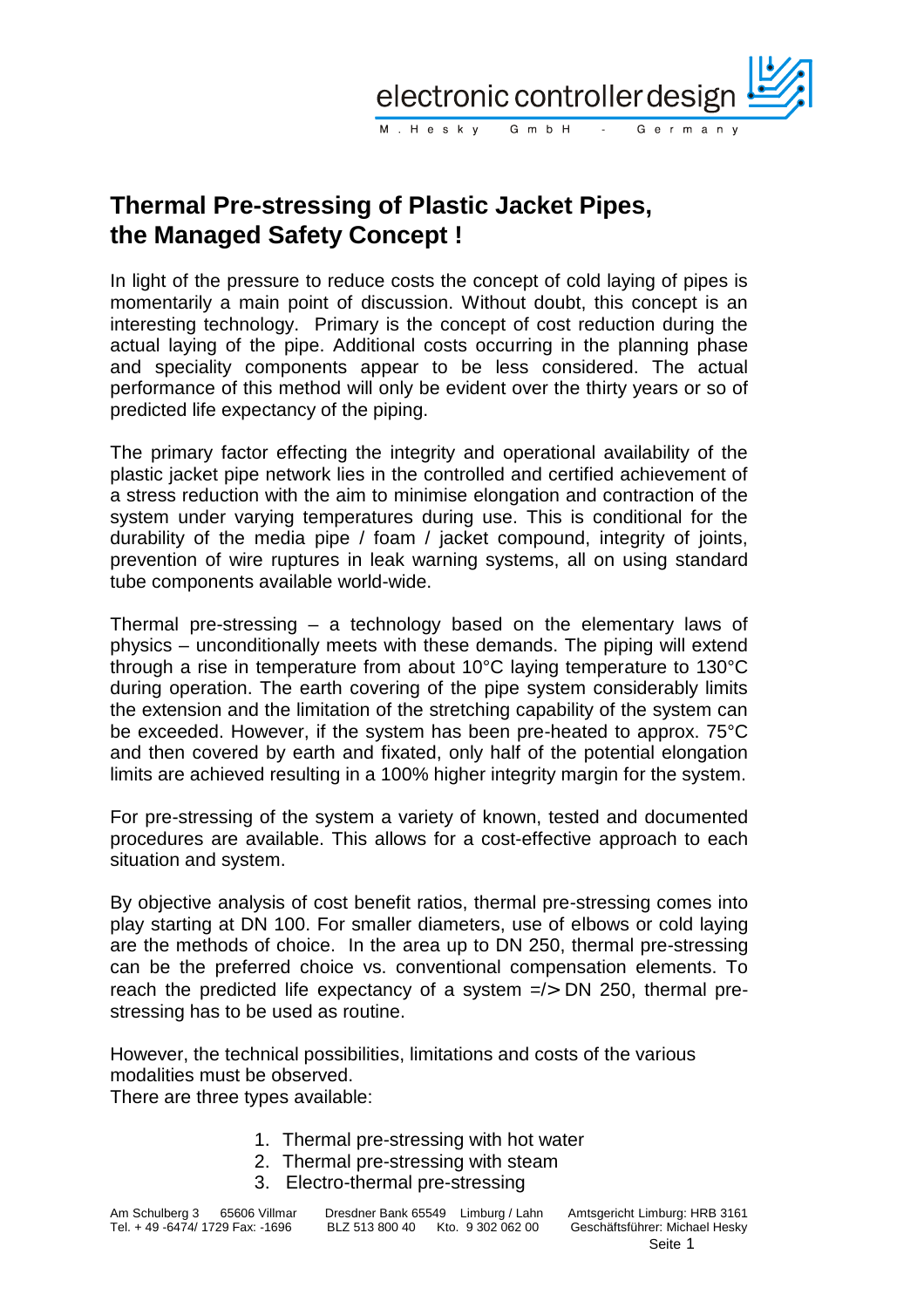

### Thermal Pre-stressing with Hot Water

Pre-heating with hot water offers cost advantages, when available heated water in the existing network can be conducted in the new one and remain online.

The section to be pre-heated must be sealed and parallel-running pipes might be joined in a closed loop system. In an operational system between the closure elements this exists, however if the pipes after pre-heating need to be emptied, a number of problems occur in evacuating the pipes, as well as additional costs.

The temperature required within the system can be easily calculated and maintained by mixing both forth and back flow within the closed system. During summer periods additional hot water may be required via an independent hot water heating vat if needed.

The pre-calculated elongation of the pipe is verified in the pre-stressing process, and if necessary the filled pipe can be lifted to reducing friction to reach the desired extension. Due to the important weight of the heating medium and the effect of increasing friction reducing the capability of extension, the hot water method is limited to pipes up to DN 250.

#### Thermal Pre-Stressing with Steam

In particular with pipes of large diameters and single pipe systems, this type of pre-stressing becomes meaningful. The weight of the steam is meaningless compared to the weight of the pipes themselves, and therefore does not influence their extension.

The pipes to be pre-heated must be closed and be able to be aerated in a controlled fashion. In so far as the closures are not valves in nature, they must be removed after pre-stressing. The condensation occurring in the pipe results in affordable elimination and drying effort.

The necessary steam is prepared in mobile steam generators and expanded into the pipe that was previously evacuated by means of a vacuum pump. Alternatively, the pipe can be pre-flooded with steam and then kept closed using valves until the desired extension has been achieved. In this method, residual air and condensation can be pumped out during the inactive periods, in particular in areas of unequal height by section.

The pre-heating with steam allows for a fast and equal temperature spread over a longer section maintaining good temperature and extension controls. However the material and effort required by the operator should not be underestimated, as High- Low- pressure - steam generators may not be operated without continuous supervision.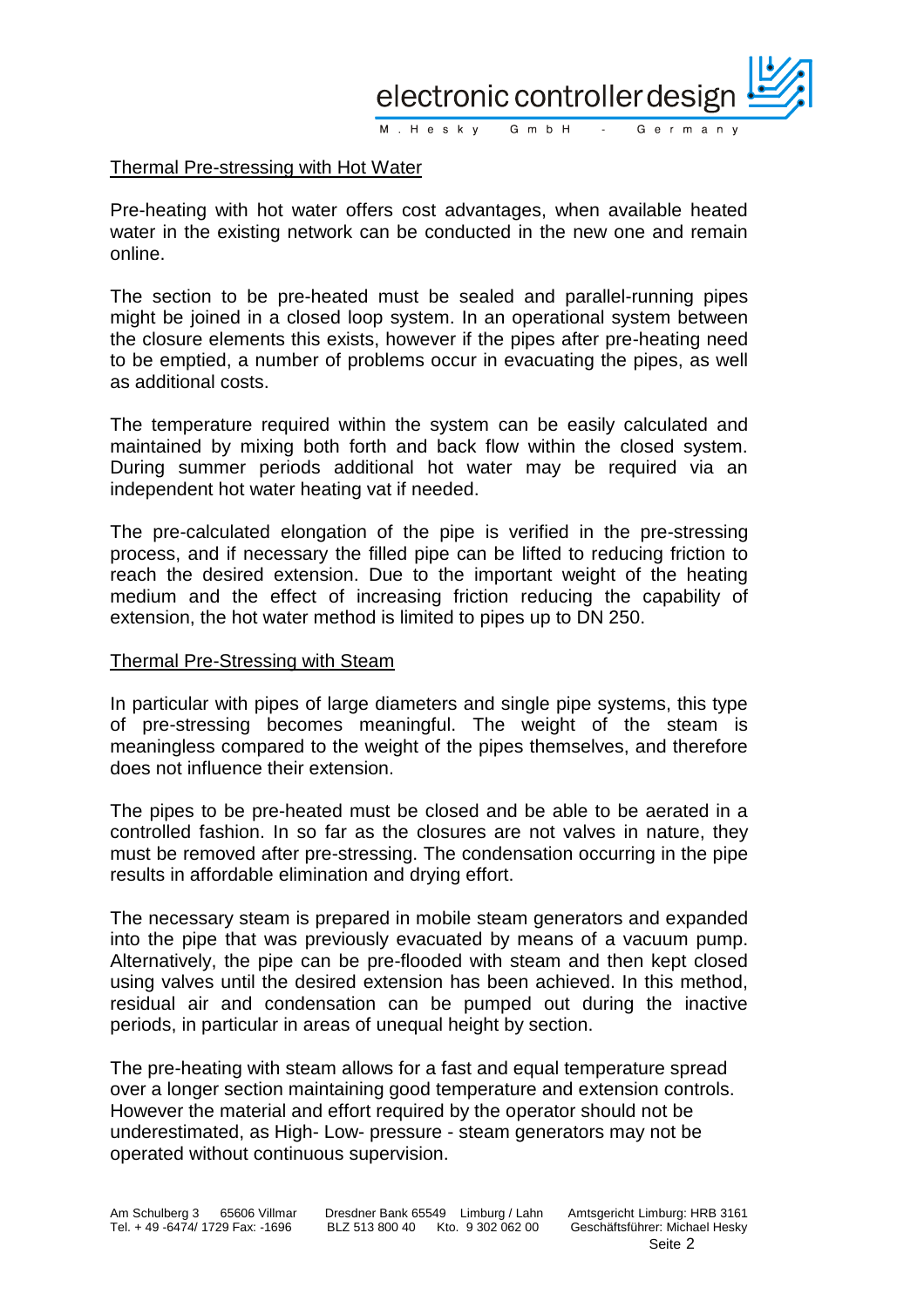

## Electro-Thermal Pre-Stressing

By electro-thermal pre-stressing, the heating of the pipes is achieved through direct resistance heating of the steel pipes using high direct current. This system can be applied to all pipe diameters.

Electro-thermal pre-stressing includes all of the advantages of steam, however does not have the disadvantage of condensation and air residuals. The pipes remain dry and are less likely to corrode.

As opposed to the previous methods, the pipes do not have to be sealed. The length of the pipe sections to be pre-stressed is, depending on their diameters, a choice of from 10 to 1.600 m, determined by the relevant regulations for electrical safety, which must be observed.

Another possibility is the , Pilgrim Step Method' whereby the pipes are laid in the open trench and, on reaching their required extension through prestressing, sand is filled over the stressed section of pipes. A manhole area is kept free at a distance of 1,5 times the extension value from the end of the pipe section. From that point the next section will be pre-heated. This allows for the extension value of the first section to be taken over in the next section. This method allows for various lengths of choice to be determined by the operator. Also the so-called Pipeline-Method can use this prestressing methodology.

In particular in areas of high density traffic within city limits, where time is limited to lay piping, the "manhole" method is useful. This allows for different pipe sections to be pre-stressed simultaneously, when using electrical shunts. It is also possible using this pre-stressing method to let two pipes ends "grow" towards each other and then weld them together. The statical construction is the same as for "one-time-compensators", however, costs for material, longer special joints and additional welding works and proofs do not occur.

The required energy-input in the electrothermal pre-stressing process and the temperature profile at the pipe are technically fully controlled.

Preplanning of the steps and values for control of the extension results are together with the work step protocol joined in the master protocol. Specialists in pre-stressing generally supply such site-specific documentation.

There are a number of systems available like truck based large units with built in energy source - which need specialized personnel and enough scope for action on the site - or compact modular systems.